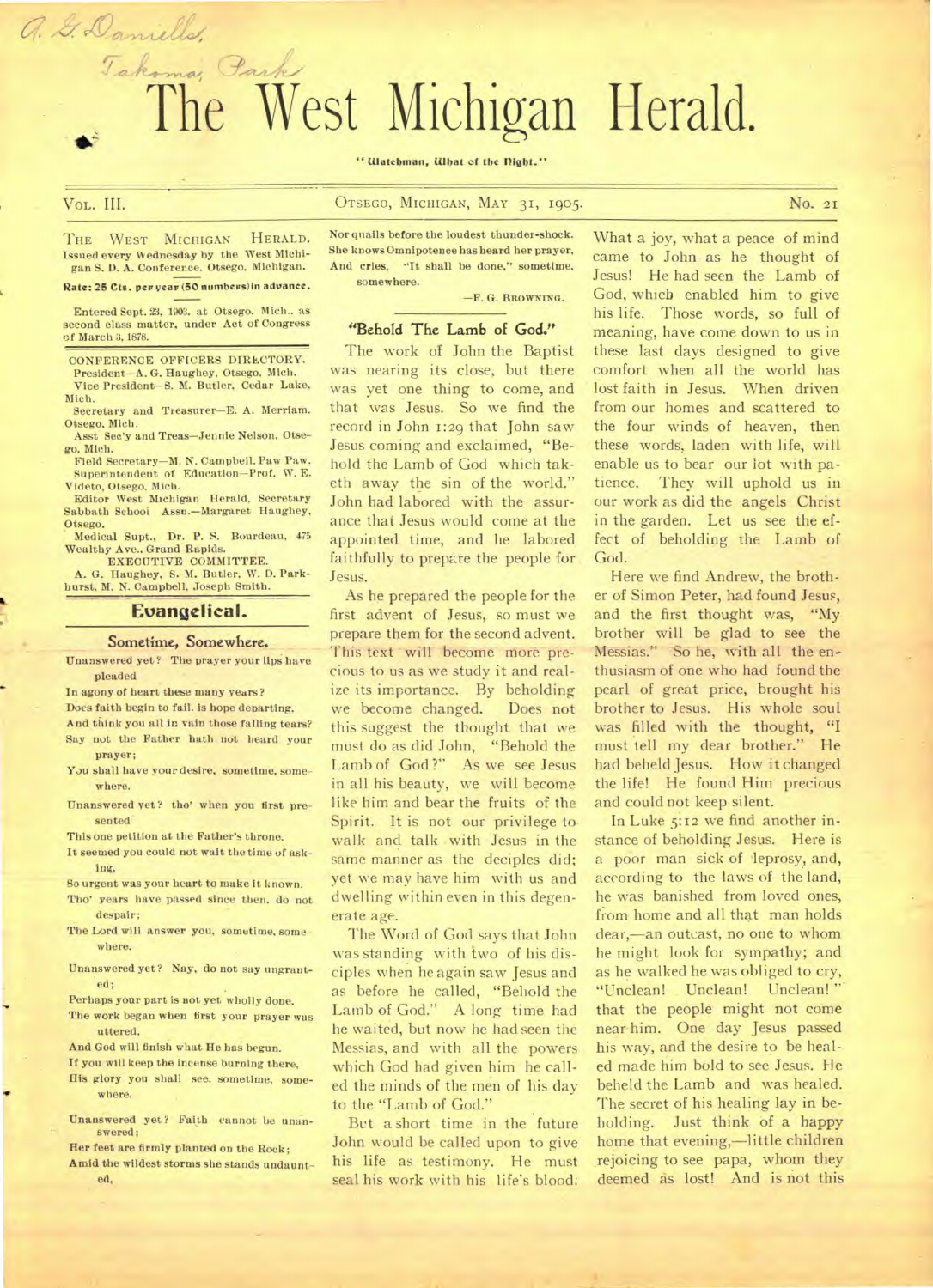the result of beholding Jesus? Jesus the same yesterday, to-day, and forever.

We have the man sick of the palsy, another case showing the change wrought by beholding Jesus.

A certain woman had an issue of blood twelve years, and though she had spent much in seeking a cure, found no remedy. The fame of Jesus had gone abroad, but he was yet a long way off. The day came that Jesus was in her country, and she determined to see him and be healed. Her heart filled with courage; she struggled through that large crowd that surrounded Jesus; and as she neared him, she feared that the crowd might yet keep her back. "If I can but touch the hem of his garment, I shall be healed." Getting near enough, she stretched out her thin, pale hand and touched Jesus, and lo she was healed.

She had been beholding the "Lamb of God." Her faith had healed her. No doubt she heard John the Baptist and the words kept telling her to "Behold the Lamb."

Spiritual leprosy and palsy exist in the world to-day even as in our Saviour's time, and the human family has an issue of blood which is draining the life, as did the issue of this woman. There are many to-day groping their way through the crowd seeking light, and as the ambassadors of Jesus go out to give the truth, the sick (those sick of sin and this world) will recognize the truth as being of the "Lamb of God."

But there is a day coming in which there is to be a famine, not of bread, 'but for hearing the Word of God. In that day the world must look to the remnant people for God. They must look to the last people to "Behold the Lamb of God." "For we know that when he shall appear we shall be like him." Let us daily "Behold the Lamb of God" and have our lives hidden in the life of Christ.

J. M. IRVING.

# From the Field.

#### BENTON HARBOR.

I began canvassing in Benton Harbor the first of May for "Desire of Ages," and the Lord has wonderfully blessed my efforts. Some of our people have expressed doubts as to the sale of this book, thinking it expensive; but the people I have canvassed do not think so. One day I received four orders among the poor class, and they said it was a purchase they would not regret, even though they had to sacrifice to get it. After I showed the book to one lady she said, "O I do want that book, for it is just what I need in my home, but I don't see how I can meet the payment." She thought a while and then said, "Well, the Lord has promised to supply all our needs. Now I believe the Lord wants me to have that book in my home, so I am going to give you my order and trust the Lord to help me to get the money to pay for it." That night when I knelt in prayer I asked the dear Father to bless that family and to prosper them so they could meet the payment. The earth is the Lord's and the fullness thereof, and the cattle on a thousand hills. Invariably I ask the Lord to bless those that subscribe for the book, and I have faith to believe that they will be ready for their books.

I have been somewhat anxious as to the result of the copies of "Controversy" I sold here last summer. I thought perhaps when they discovered they were Adventist hooks they would be prejudiced and would not receive me so kindly as they had before. Last week I was working in a neighborhood where I had sold several copies of "Controversy." I called at a place where I had not succeeded in placing a book, but had sold one next door. The lady recognized me at once and her face lighted up. She said, "0 you are the lady with the religious books. Come right in. We have thought of you so many times since you were here, and have

talked of how much good your visit did us. I have always regretted that I did not purchase that book." Well, I had no trouble in securing her order for "Desire of Ages." Then I asked if the same lady lived next door that lived there last summer. She said, "Yes. You know you sold her a book and she is delighted with that book and has told all her neighbors about it. Whenever anyone comes in she gets her book and says, 'Now here is a book that tells me everything I want to know. It explains the Bible just right.' " I did not hesitate to call on that lady. She also recognized me and gave me a warm welcome into her house. We had a good visit, and after I showed her the book, she said without any urging, "Well, I must have that book, for I like the other one so well. They are good books and I will have no other kind in my house." She promised to use her influence among her neighbors to get it into their homes.

I must relate another experience, although I did not sell a book. I called on a lady who was formerly an earnest church worker, having a Sunday•school class and being organist. Her husband was not a Christian, and she had grown cold and given up her church work. It was very seldom that she attended services. She was very much affected while I was giving the canvass. Tears filled her eyes, and when I came to Gethsemane and the sad scenes of Calvary and the crucifixion, she broke down completely and cried. We cried together and she made new resolutions to start in the Christian life again. When I took her hand at parting, her lips quivered and her eyes again filled with tears. She said, "I am so glad you came." I tried to encourage and comfort her. The Lord came very near and we both felt his presence. Praise his name! She said later she would get the books. Now do you think my visit there was in vain? Would we dare say that the Lord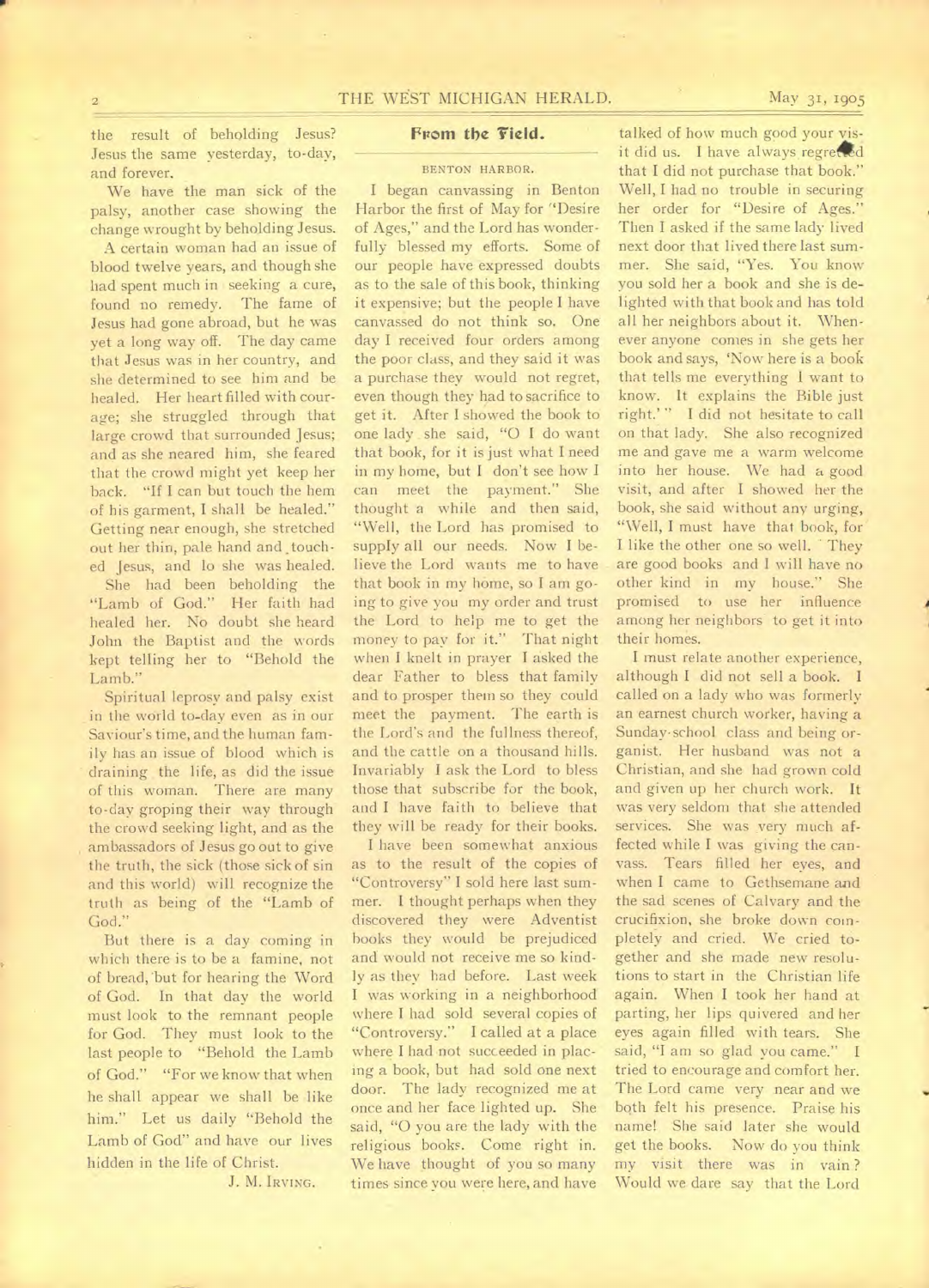# May 31, 1905. THE WEST MICHIGAN HERALD.

is not in the canvassing work? If lichter it, it must prosper.

I work only a few hours a day. Some days I do not go out at all, my health not being good; but I have sold altogether twelve books besides some conditional orders which I think are good. Last week I worked fourteen hours, made sixteen exhibitions, and sold six books, proceeds \$22.25. Will we dare say that "Desire of Ages" cannot be sold ?

Now the Lord has said through his servant that twenty should be in the canvassing work where there is one. May the dear Lord lay the burden upon many honest hearts to take up this branch of the work, remembering that God has said that many souls will be brought to a saving knowledge of the truth in this way that could not be reached in any other way.

The other morning I started out to my work singing, "Will There Be Any Stars in My Crown?" O I am so glad that the dear Lord has given me some humble place to work in his vineyard. At a meeting of the young people in Battle Creek just before I started for my field of labor I told them something of my work, and almost the entire audience promised to pray for me. I wish they might know how their prayers have been answered. I have felt that earnest prayers were being offered for me, and it has helped me.

May the dear Lord hasten the day when our Savior will come and the earth be made new, and when the tears will be wiped from all faces, and the inhabitants shall not say, "I am sick."

- Oh, so near us gleams the morning We can almost see the light
- Of the angels downward tending, And the conquerors clad in white:
- See the Saviour robed in splendor. Bidding sin forever cease:
- See life's sunshine, warm and tender, And the holy dawn of peace.

Oh, so near us lies the promise When the grave shall yield its dust,— When the King shall bring the glorious Resurrection of the just.

Ott I ask with earnest longing, "When shall loosen death's dark seal ? When shall dawn the glorious morning That the future shall reveal ?"

Oh, so near us lies the triumph When the glorious King shall come:

He will open wide life's gateway, And will call the children home.

Then the sandals will be loosened, And the tired feet will rest.

And we'll say of all the journey,

"It was well and God knew best." **ELLA PORTER.** 

Dear Readers of the WEST MICH-IGAN HERALD:—

The eyes of our people have been toward Washington ever since the commencement of the thirty-sixth session of the General Conference, and your most fervent prayers have been ascending continually to the throne of grace, for God's presence and blessing in the deliberations of this conference. The delegates have felt the power and influence of these earnest requests. God has heard the supplication of his people. God's presence has been with us and we trust will be with us until our work is finished here. Surely our brethren have been a unit in all their deliberations and actions. The Lord tells us in the 133rd Psalm that where his brethren are in unity there he will command his blessing. This promise the Lord has verified unto us, as all those who have attended this conference will testify.

This conference has been called a -"Missionary Conference." This name surely expresses the character of this great gathering. Two basic ideas seem to have taken hold of every delegate and permeated all their counsels; i. e., to establish the work at home and abroad on a still firmer foundation and to send out as many missionaries as possible. In other words, to carry the third angel's message to all the world in this generation.

# Yours in Christ,

J. W. HOFSTRA. Takoma Park, Washington, D.

C., May 25, 1905.

## Notes From the General Conference on "The Message In Print."

The publishing work of this denomination is not a department, as is the medical or Sabbath-school work; it is the message itself in print.

By means of our publications, every Seventy-day Adventist may assist in carrying the third angel's message to the world in this generation. What an army of workers we would have if every Sabbathkeeper were enlisted in pushing our publications! Everyone can do SOMETHING. Some can do a great work, but ALL can do a little.

A State secretary in a certain western State sent to twenty churches in his conference for statistics as to how the members came into the truth. Five hundred seventy persons responded, and the following items from the report will be of interest to our readers: Through tent-meetings and

sermons, 164 Through reading our publications,  $169$ Through camp-meetings, 11 Through Bible work and , house-to-house work, 87 Through reading Bible only, 26 Through personal work of lay members, 12 Brought up in the truth, 101 It will be seen from these statistics that the publishing work proved to be the most effective means of all in reaching the people. Surely a work that brings such results ought to be pushed

> M. N. CAMPBELL, Field Secretary.

### **Chautauqua Health Lectures at Battle Creek.**

with energy by all.

On Sunday evening, May 21, Dr. J. F. Morse gave at the Tabernacle a lecture on "Modern Methods of Combating Tuberculosis." This was the concluding lecture of a course of six that have been given on Sunday evenings at the Tabernacle. The other lectures were